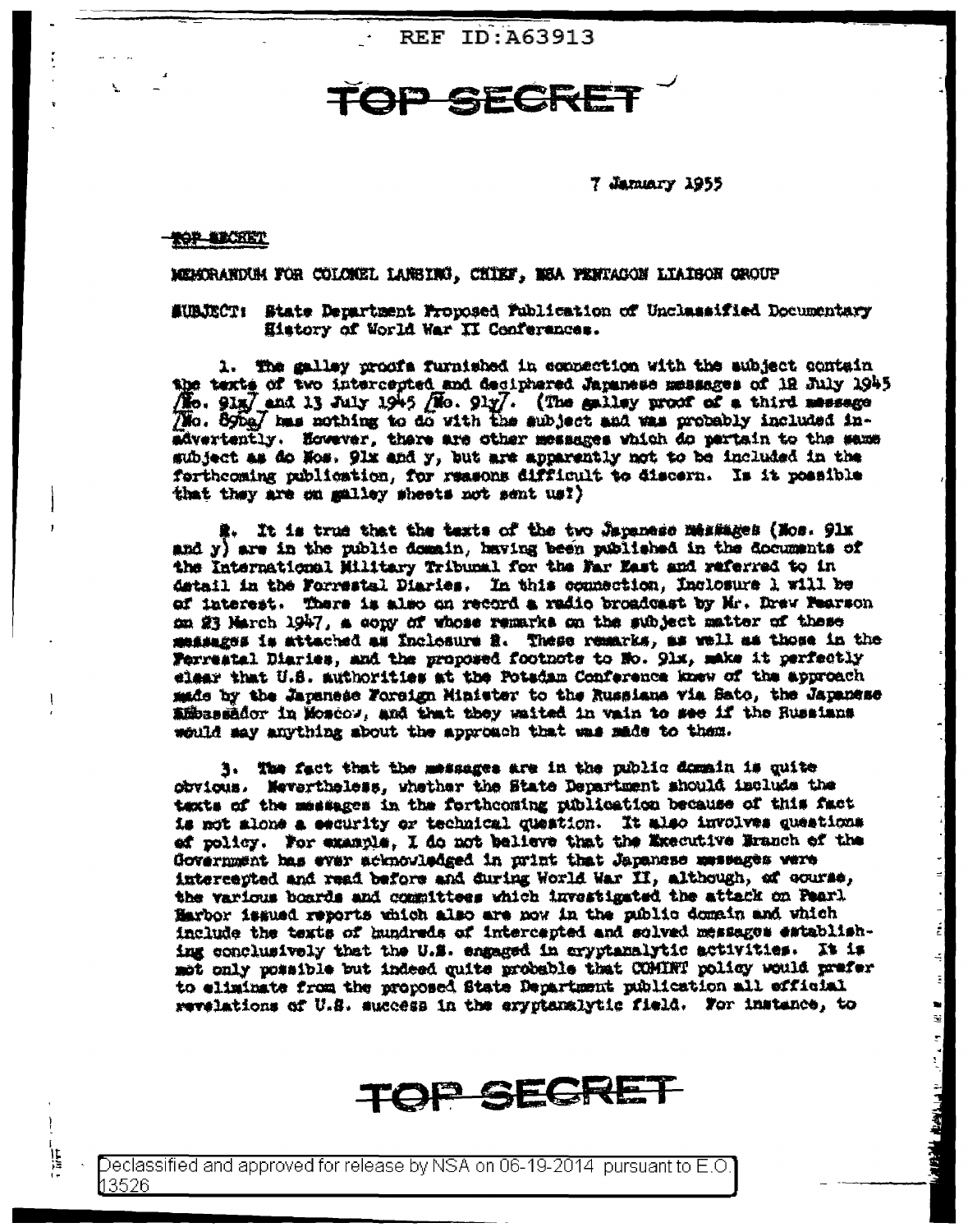$-\alpha$  investigated the attack on Pearl Harbor issued reports which are now in the A public domain and which include the texts of hundreds of intercepted and solved messages establishing conclusively that the U.S. engaged in cryptanalytic activities. It is not only possible but indeed quite probable that COMINT policy would prefer to eliminate from the proposed State Department publication all official revelations of' U.S. success in the cryptanalytic field. For instance, to quote from USCIB Directive No. 16, approved 29 December 1954:

"III. POLICY

--

It is essential that all reference to the existence of any COMINT activity, either direct or indirect, be avoided except among those to whom the knowledge is necessary for the proper performance of their duties."

4. In your original teletype note it was also stated that the forthcoming State Department publication "would include article describing the U.S. success in intercepting and decoding Japanese traffic before and during the war." It ~&Wt- a-~~ ~Jo~'~""' is *ff'* understanding that this part of' the project has been dropped ~ut"if t~is is still being contemplated the text of such an article should by all means be  $submitted$  $for$  clearance. by the appropriate authorities)

5. For reasons such as the foregoing this matter should, in my opinion, be brought before USCIB for determination and I suggest that this be the answer given to JIG, who can take it up with the appropriate officials in the office of the Secret of Defense. Such action would be consonant with Para. III, 3 of the Directive referred to above, which is as follows:

"3. Public Utterances

Maximum feasible administrative action will be taken to require that all public utterances which may contain information about COMINT are submitted, for review and advice, to the cognizant USCIB member prior to such utterance. In the event that such information already publicly revealed is included in a document submitted by a private source for review, an attempt by persuasion should be made to either eliminate such information or express it in such general terms as to conceal, to the maximum degree possible, specif'ic associations with COMINT activities."

WILLIAM F. FRIEDMAN